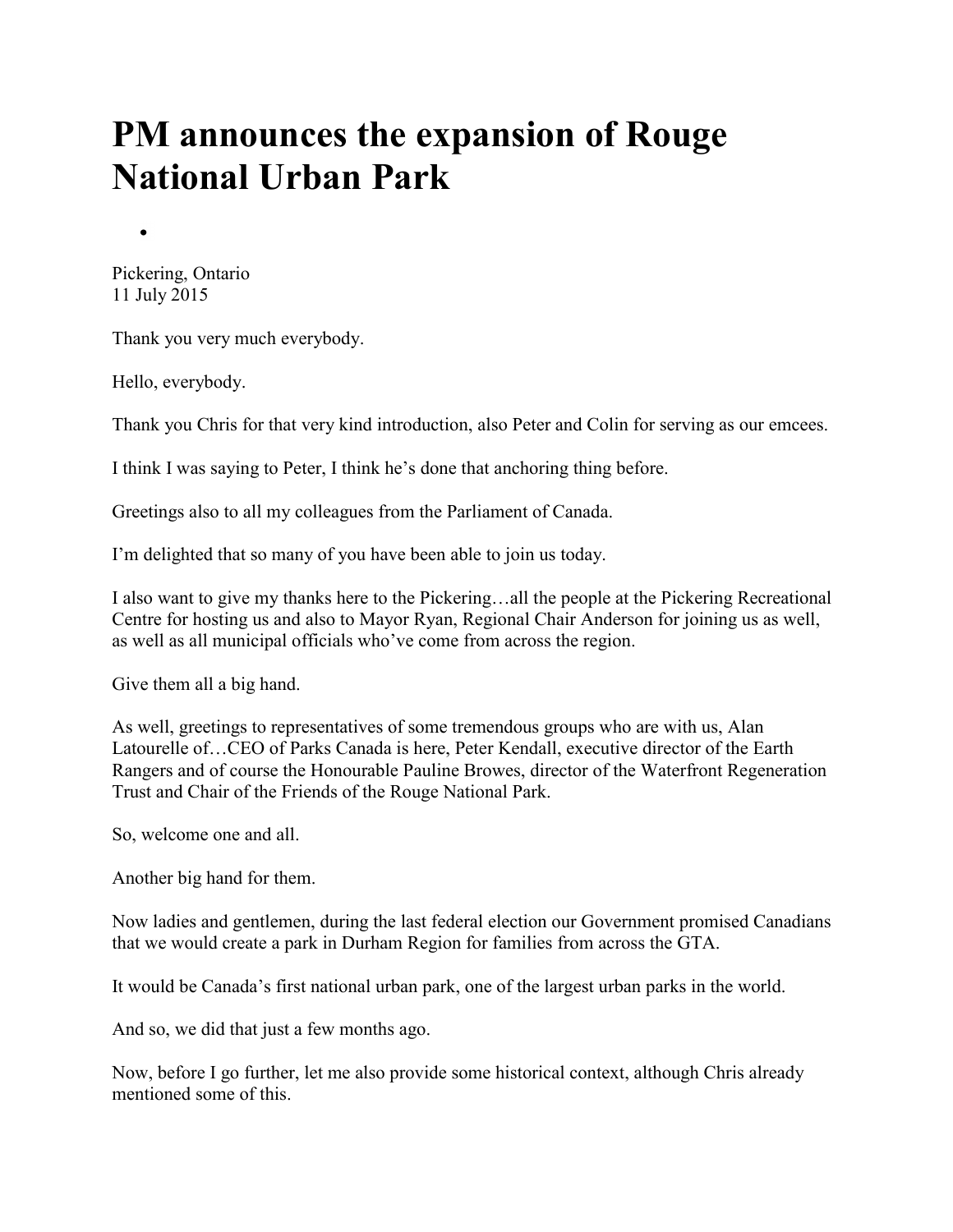Forty years ago of course Pierre Trudeau's government expropriated nearly 20,000 acres of the most fertile farmland in the province.

That decision, as we know, crippled vibrant communities in this region.

Economic development and infrastructure investments were largely put on hold, and farming families who had worked this land for generations became casual tenants.

Our Government vowed to reverse this injustice, to resolve the decades of uncertainty, and to begin to return the land to the people and families who call this region home.

That's why our Government created the Rouge National Urban Park using 5,000 acres of those expropriated lands.

Our newest national park was conceived for the benefit and recreation of the millions of Canadians who live in the greater GTA.

But, ladies and gentlemen, the good news doesn't stop there.

I'm delighted to announce today that our Government will double our initial contribution by adding 5,200 more acres.

Five-thousand two-hundred more acres will be included in the Rouge National Urban Park.

The Rouge National Urban Park, this park with all of these lands will have an extensive network of new trails.

It will have new campgrounds.

It will be used by…that will be used by school groups, recreational camps and families, and it will have plenty of spots for bird watching, recreational fishing, and educational activities.

In short, today's announcement will give families from across the GTA and visitors from across the country more opportunities to enjoy Canada's great outdoors.

Today's announcement also means that our Government has now given back to the community more than half of the land the Trudeau government expropriated 40 years ago.

And I want to say just one more thing about that.

There is a remaining parcel of the expropriated lands north of the 407 in Pickering.

I'm happy to tell you that our Government intends to use those lands to create jobs, growth, and long-term prosperity for Durham Region, for the whole of the GTA.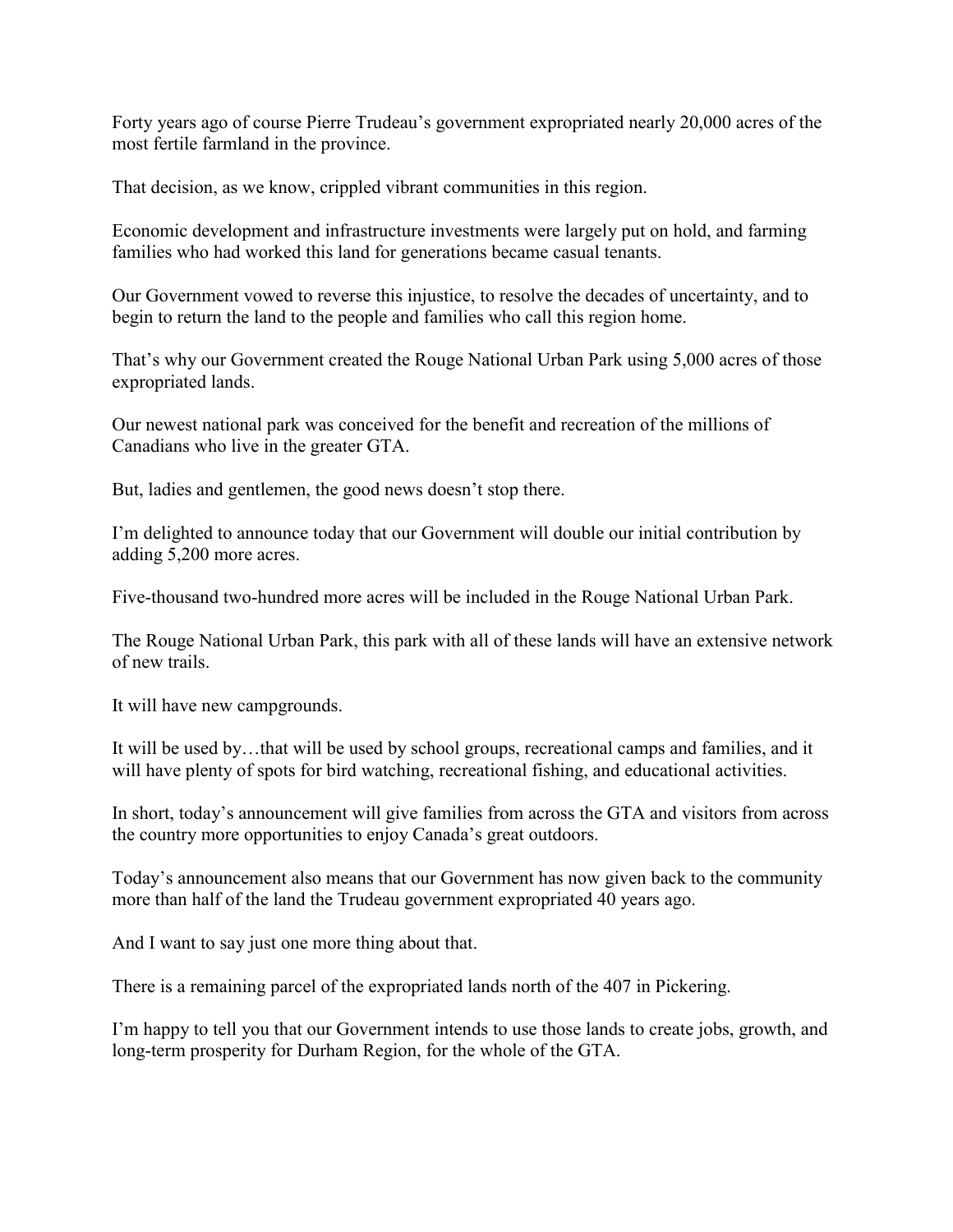To this end, Transport Minister Lisa Raitt will continue to consult with all stakeholders to identify the best use for this land.

But let there be no doubt.

Our Government will only support projects on these lands, including an airport, if they are backed by a sound business plan and if they are in the best interests of this community.

Ladies and gentlemen, let me just take this opportunity to address a claim made in some circles that this park will not receive adequate environmental protection.

That is simply not true.

The new Rouge National Urban Park will have the highest level of environmental protection.

It will also allow the farmers who have been responsible stewards here for more than a century to continue to work this land as is only fair.

So friends, there is no excuse for anyone not to get behind the Rouge National Urban Park because that is what the people of the GTA want.

Ladies and gentlemen, Canada's natural heritage matters.

It matters for Canadian families today, but it matters especially for future generations.

That's why our Government has developed a strategy to protect and preserve our rich and diverse environment.

Our Government's environmental strategy is focused on real action.

It's balanced and it utilizes meaningful partnerships.

Let me briefly speak to each one of those things.

Real action, be it reducing greenhouse gas emissions, safeguarding species at risk, protecting biodiversity, or monitoring environmental health, our Government has set realistic goals where few if any goals existed before.

And rather than vague promises or punitive carbon taxes, this government has made real progress towards achieving our goals for the environment of this country.

Second, our Government's approach is balanced.

We understand that any conservation strategy that fails to take into account the legitimate economic aspirations of local residents is destined to fail.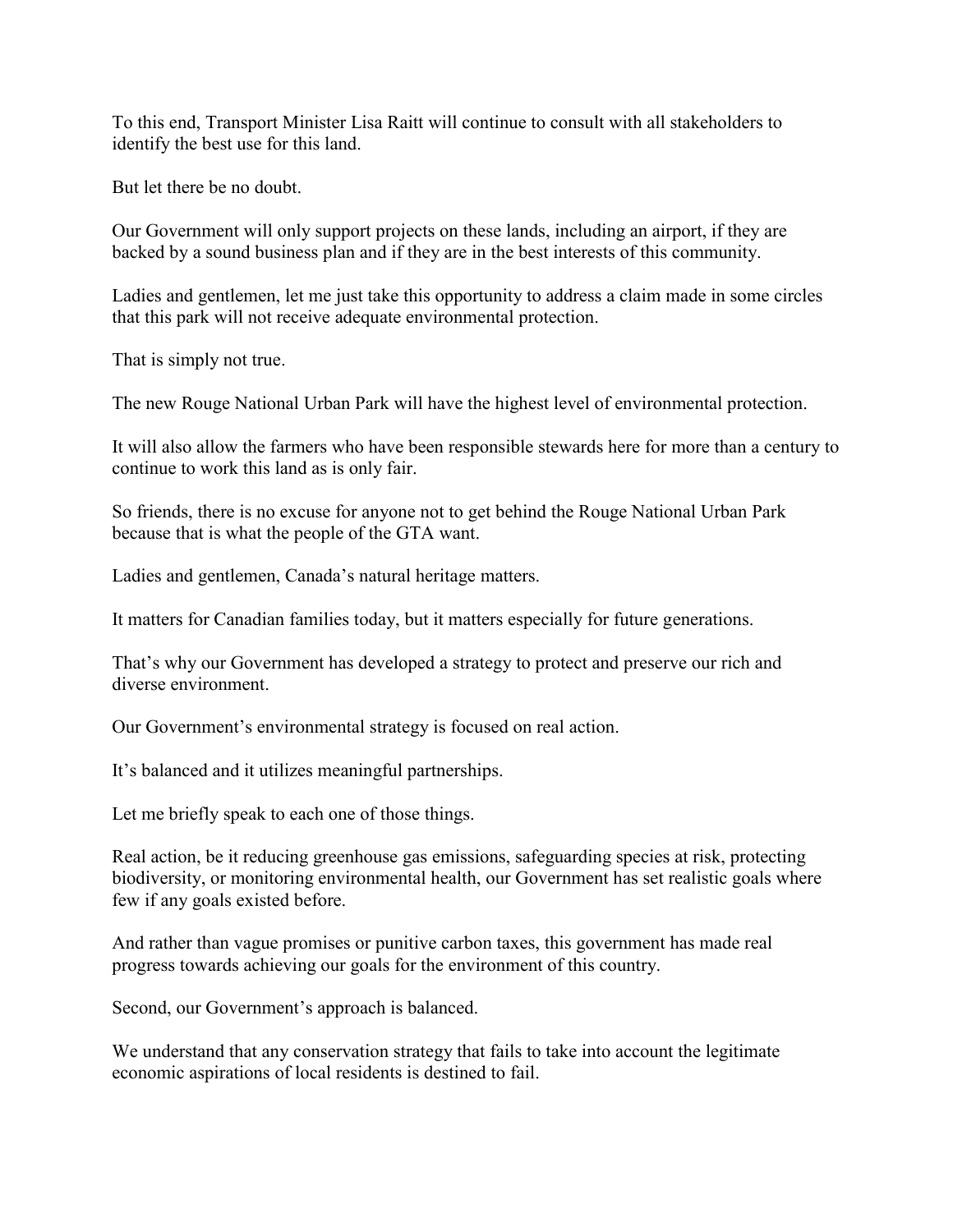The reverse, by the way, is also true.

Canadians do not have to choose between a strong economy and a healthy environment.

A strong economy enables strong environmental stewardship.

It's worth pointing out that the strongest environmental protections in the world are found in prosperous countries like Canada, for we are the countries who can make these investments.

It's imperative therefore that we continue to implement strong conservation policies while also staying focused on building a strong economy.

Finally, protecting the environment is everyone's business.

People are as much a part of ecological communities as the plant and animal species.

And everyone has a role to play.

That's why our environmental strategy focuses on building partnerships.

Many have seized the opportunity with both hands, tremendous partners who share our vision for a healthy environment.

I'm speaking of course of partners such as the Waterfront Regeneration Trust, the Friends of the Rouge National Park, the Earth Rangers, also Ducks Unlimited, the Trans Canada Trail, the Nature Conservancy, and of course everyday Canadians who love this beautiful and diverse land and for whom our Government designed our national conservation plan.

The plan does more than just create parks.

Our plan assists Canadians in their own efforts to restore and protect ecologically sensitive spaces on private lands and waters in their communities.

This is critical, ladies and gentlemen, because it provides all Canadians with the tools and opportunities to become true stewards of this country.

We've also, since 2006, established six new national parks under Canada's *National Parks Act*.

We've significantly expanded the Nahanni National Park Reserve.

We're close to completing a national park reserve in the Mealy Mountains of Labrador.

We've protected the Gwaii Haanas Marine Area in the Haida Heritage Site.

We recently passed legislation to legally protect the Lake Superior National Marine Conservation Area.